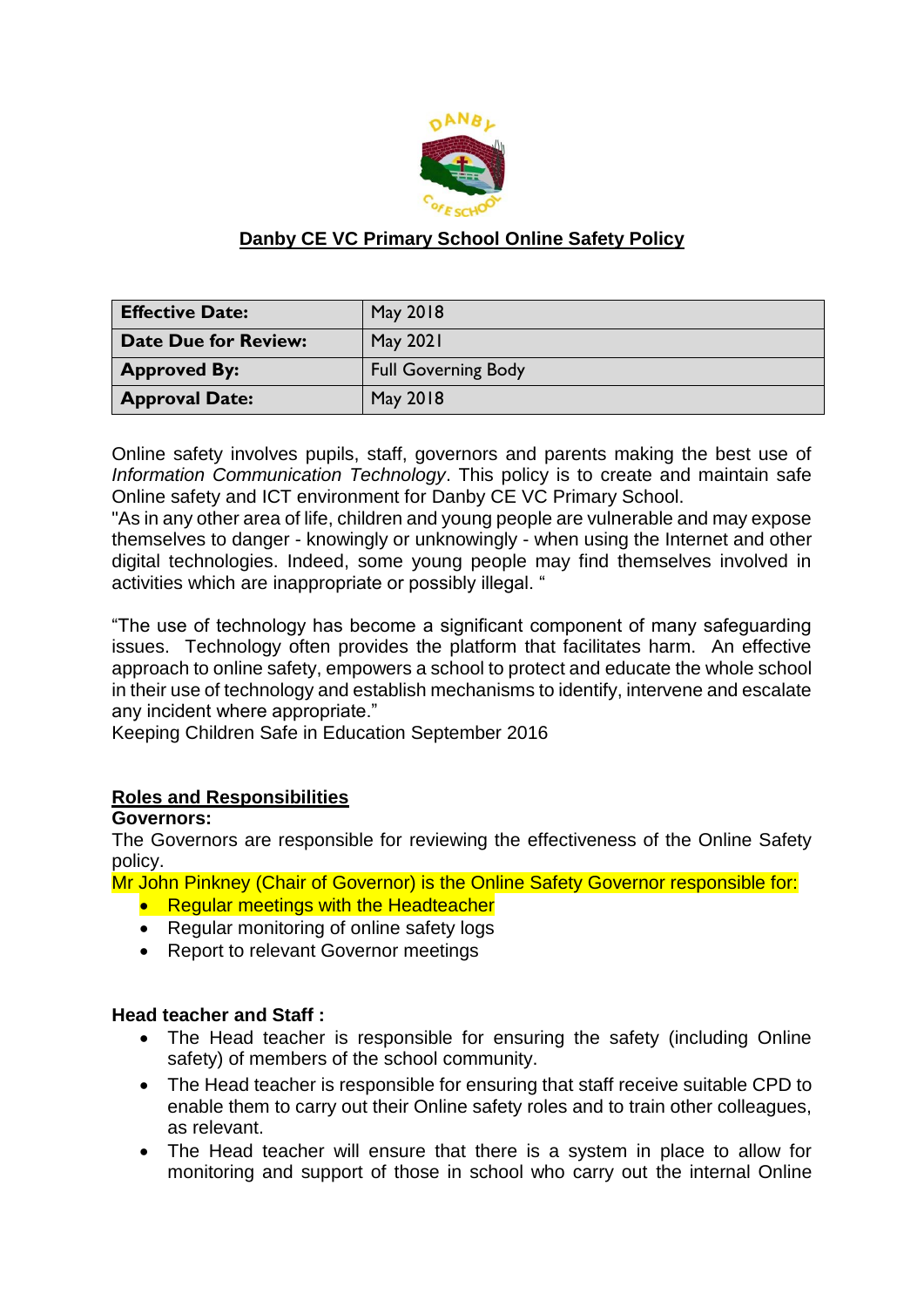safety monitoring role. This is to provide a safety net and also support to those colleagues who take on important monitoring roles.

• The Head teacher and Deputy Head will follow relevant procedures in the event of a serious Online safety allegation being made against a member of staff.

### **The Online Safety / Safeguarding Designated Person (Mrs L. Orland) Head teacher**:

- Takes day-to day-responsibility for Online safety issues and has a leading role in establishing and reviewing the school Online safety policy / documents.
- Ensures that all staff are aware of the procedures that need to be followed in the event of an Online safety incident taking place.
- Provides advice for staff
- Liaises with school ICT technical staff.
- Receives reports of Online safety incidents and creates a log of incidents to inform future Online safety developments.
- Attends relevant meetings.
- Is aware of the potential safeguarding issues that may arise from the use of technology.

# **Teaching and Support Staff:**

- Have an up to date awareness of online safety matters and of the current online safety policies and practices.
- Have read, understand and signed the Staff Acceptable Use Policy.
- Report any suspected misuse or problem to the Headteacher.
- Ensure that all digital communications with pupils and their families will be on a professional level.
- Ensure that Online safety issues are embedded in all aspects of the curriculum
- Are responsible for ensuring that students follow the online safety and acceptable use policies
- Are responsible for monitoring the use of digital technologies, mobile devices, cameras etc. in lessons and school activities.
- Ensure that when children are directed to websites as part of their learning they will have been checked for appropriateness by the teacher setting the learning
- The school will ensure that the use of Internet derived materials by staff and pupils complies with copyright law.

# **Technical Staff:**

Danby CE VC School has a managed ICT service provided by North Yorkshire Schools ICT, they are responsible for:

- Ensuring that the technical infrastructure is secure and is not open to misuse or malicious attack.
- Ensuring that the school meets the required online safety technical requirements
- Ensuring that users may only access the networks and devices through a properly enforced password protection policy.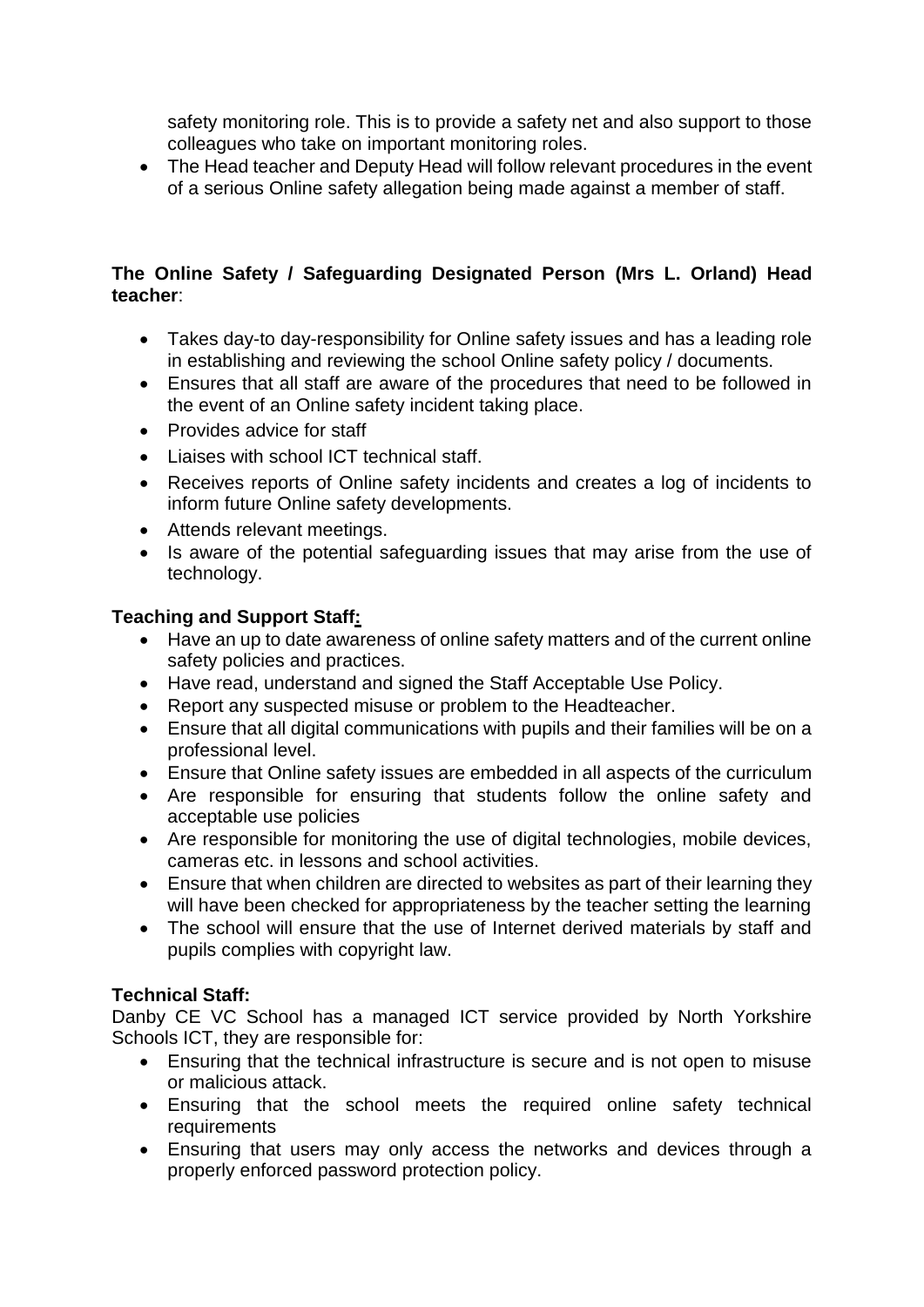# **Teaching and Learning:**

The Internet is an essential element for education, business and social interaction. Internet use is a part of the statutory curriculum and a necessary tool for staff and pupils, and so the school has a duty to provide pupils with quality Internet access as part of their learning experience:

- The school Internet access will be designed expressly for pupil use including appropriate content filtering.
- Pupils will be given clear objectives for Internet use and taught what use is acceptable and what is not.
- Pupils will be educated in the effective use of the Internet in research, including the skills of knowledge location, retrieval and evaluation.
- The school will ensure that the use of Internet derived materials by staff and pupils complies with copyright law.
- When children are directed to websites as part of home learning they will have been checked for appropriateness by the teacher setting the learning
- Only authorised equipment, software and Internet access can be used within the school.
- Parents are authorised to access the Internet via a password to support a child with their Sumdog program.

Through ICT we ensure that the school meets the needs of all, taking account of gender, ethnicity, culture, religion, language, sexual orientation, age, ability, disability and social circumstances. It is important that in this school we meet the diverse needs of pupils to ensure inclusion for all and that all pupils are prepared for full participation in society. The impact of this is regularly monitored by staff.

## **Safeguarding**

The internet opens up new opportunities and is becoming an essential and beneficial part of the everyday world for children. The school will take all reasonable precautions to prevent access to inappropriate material. However, we cannot guarantee that unsuitable material will never appear on a school computer and on occasion, there are inappropriate and undesirable elements that must be managed.

- If staff or children discover unsuitable sites, URL (address), time and content will be reported to the Teacher who will then report to the Headteacher, by recording the incident in an Online Safety Log which is stored in the Headteacher's / School office with other safeguarding materials. The Online Safety Log will be reviewed termly by the Headteacher.
- The school will work in partnership with the Local Authority to ensure monitoring and filtering systems are as effective as possible.

## **Email:**

Email is a quick and easy method of communication, ensuring beneficial and appropriate usage is an important part of online safety.

- Staff and children who have personal email accounts will not be allowed to access these in school.
- Pupils must immediately tell a teacher if they receive an offensive emails from others.
- Emails sent to external organisations will be written carefully and authorised before sending from the school email address.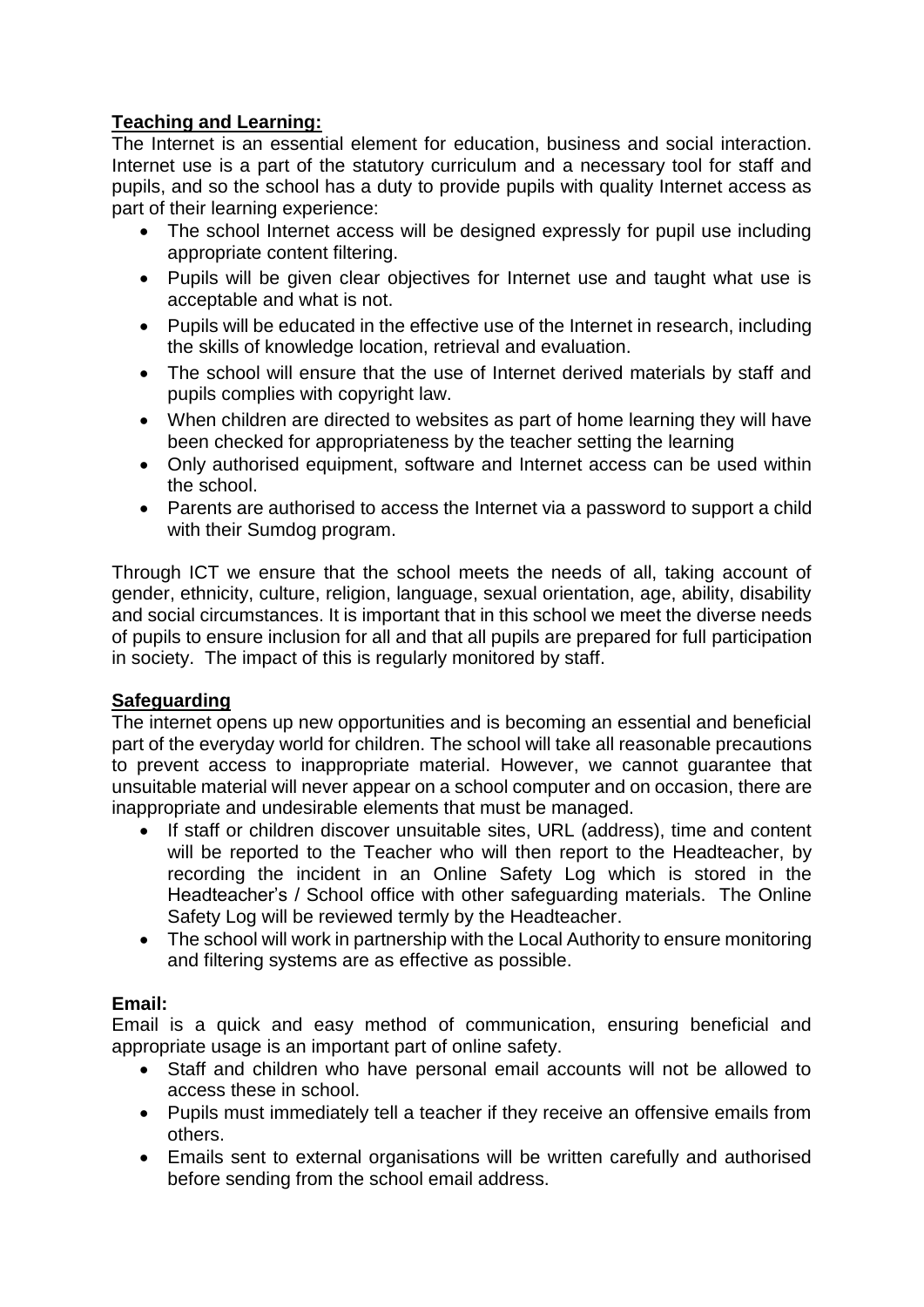- Pupils must not reveal personal details of themselves or others in e-mail communication, or arrange to meet anyone without specific permission.
- Chain letters, spam, advertising and all other emails from unknown sources will be deleted without opening or forwarding

### **Social Networking**

Social networking Internet sites (such as, Instagram, Facebook etc) provide facilities to chat and exchange information Online safety. This Online safety world is very different from the real one with the temptation to say and do things beyond usual faceto-face contact.

- Use of social networking sites in the school is not allowed and will be blocked/filtered.
- Pupils will be advised never to give out personal details of any kind that may identify themselves, other pupils, their school or location. This will also include not using personal photographs and videos.
- Pupils will be encouraged to only interact with known friends and family over the Internet and deny access to others.
- Pupils will be advised to only play on age appropriate games and understand the dangers of online gaming such as 'x box live'
- Parents, pupils and staff will be advised of the dangers of discussing pupils, staff or the school on social networking sites. The governors will consider taking legal action, where appropriate, to protect pupils and staff against cyber bullying and defamatory comments.

### **Mobile Phones**

Mobile phones often allow access to the Internet and digital images being shared. This can lead to the risk of inappropriate contact.

- Pupils may only bring mobile phones to school by prior arrangement with the headteacher. These will be locked away in the school office during school hours.
- The sending of abusive or inappropriate text messages is forbidden.
- Staff will always use the school phone to contact parents.
- Staff may use their mobile phones during periods of non-contact time.
- Staff will use mobile phones to take photographs of the children.

## **Digital and Video Images (including school website)**

There are significant benefits to using digital and video imaging. However, staff/volunteers/students, parents/carers and pupils need to be aware of the risks of publishing digital images on the internet. Digital images may remain on the internet forever and may cause harm or embarrassment to individuals in the short or longer term.

- Staff will educate pupils on the risks associated with taking, sharing and publication of digital images.
- In accordance with quidance from the Information Commissioners Office, parents/carers are welcome to take videos and digital images of their children at school events **for their own personal use.** To respect privacy and in some cases protection, these images should not be made publicly available on social networking sites without the specific permission of the parents of the children involved.